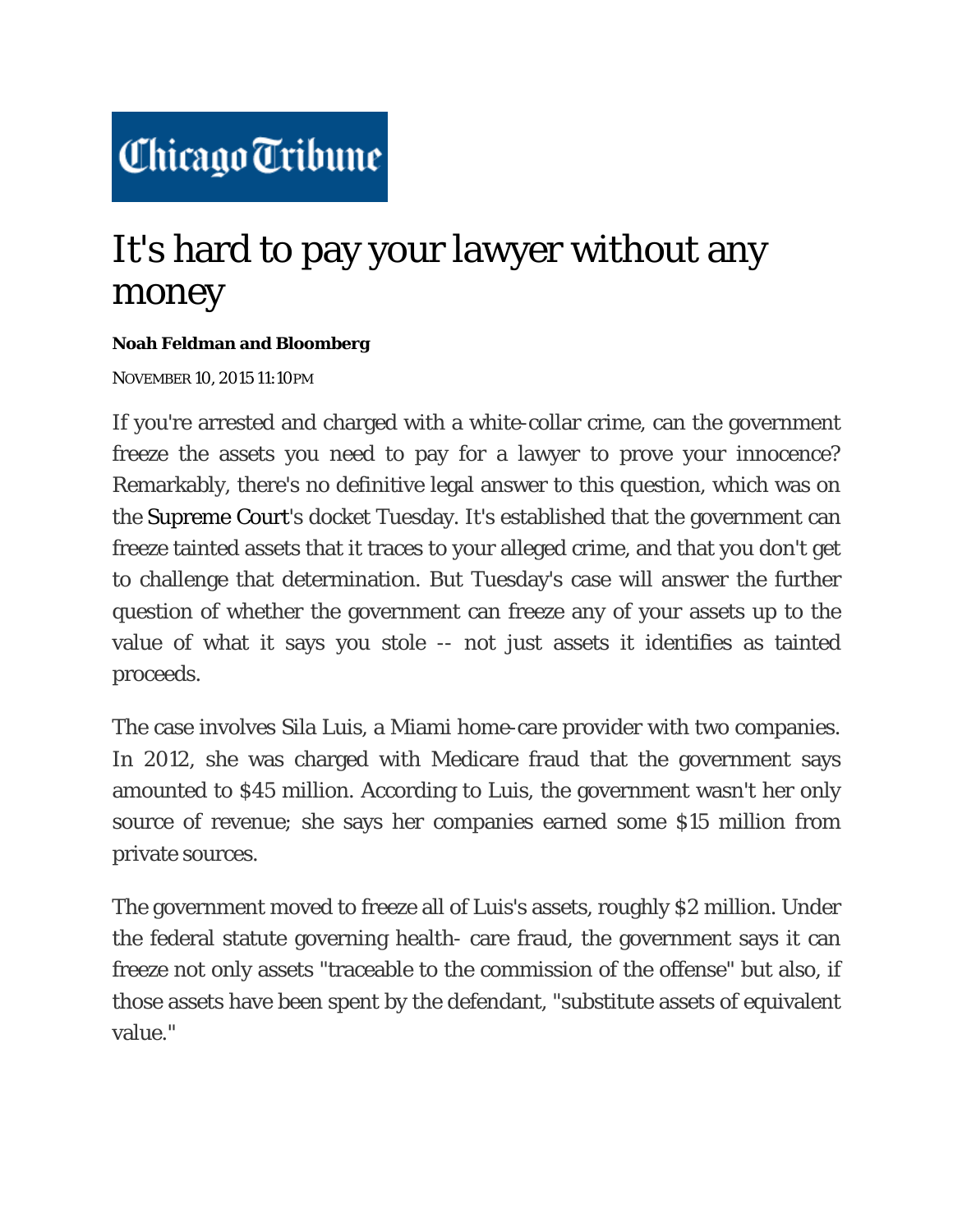Luis says this freezing violates her constitutional right to counsel under the Sixth Amendment. The government says she has a right to an attorney, just not to the high-priced attorney of her choice. If she's broke as a result of the seizure, one will be provided for her. Luis rejoins that this is a pretty funny interpretation of the Sixth Amendment. The Founding Fathers never dreamed of appointed counsel, so when they provided a right to an attorney they must've meant a right to hire your own.

More fundamentally, Luis is arguing that the basic constitutional logic of allowing you the right to an attorney is to create some fairness between a person who's supposed to be innocent until proven guilty and the all-powerful government. According to this logic, it's frankly shocking that the government can accuse you and then block you from hiring a good lawyer, saddling you instead with a public defender provided and paid for by the government.

In 1989, the Supreme Court held that the government could constitutionally freeze the proceeds of a crime before trial based merely on a showing of probable cause -- even if the money would've been used to pay for a lawyer. This precedent is bad for Luis, of course. But it doesn't definitively cover her case, which is instead about substitute assets, not money directly identifiable as proceeds of a crime.

As a matter of economic logic, there probably shouldn't be a difference between money you stole and held onto as opposed to other money in your possession after you spent what you'd stolen. Money is fungible. But sometimes the law treats identifiable assets differently from general funds. Indeed, that was the central issue in a case the Supreme Court heard Monday involving an employee benefit plan's recovery of health-care expenses disbursed to an accident victim. This technical difference is part of the reason Luis has some shot at winning her case.

Further reason to think she has a chance comes from the fact that the Supreme Court agreed to hear her case at all. When she brought her claim to